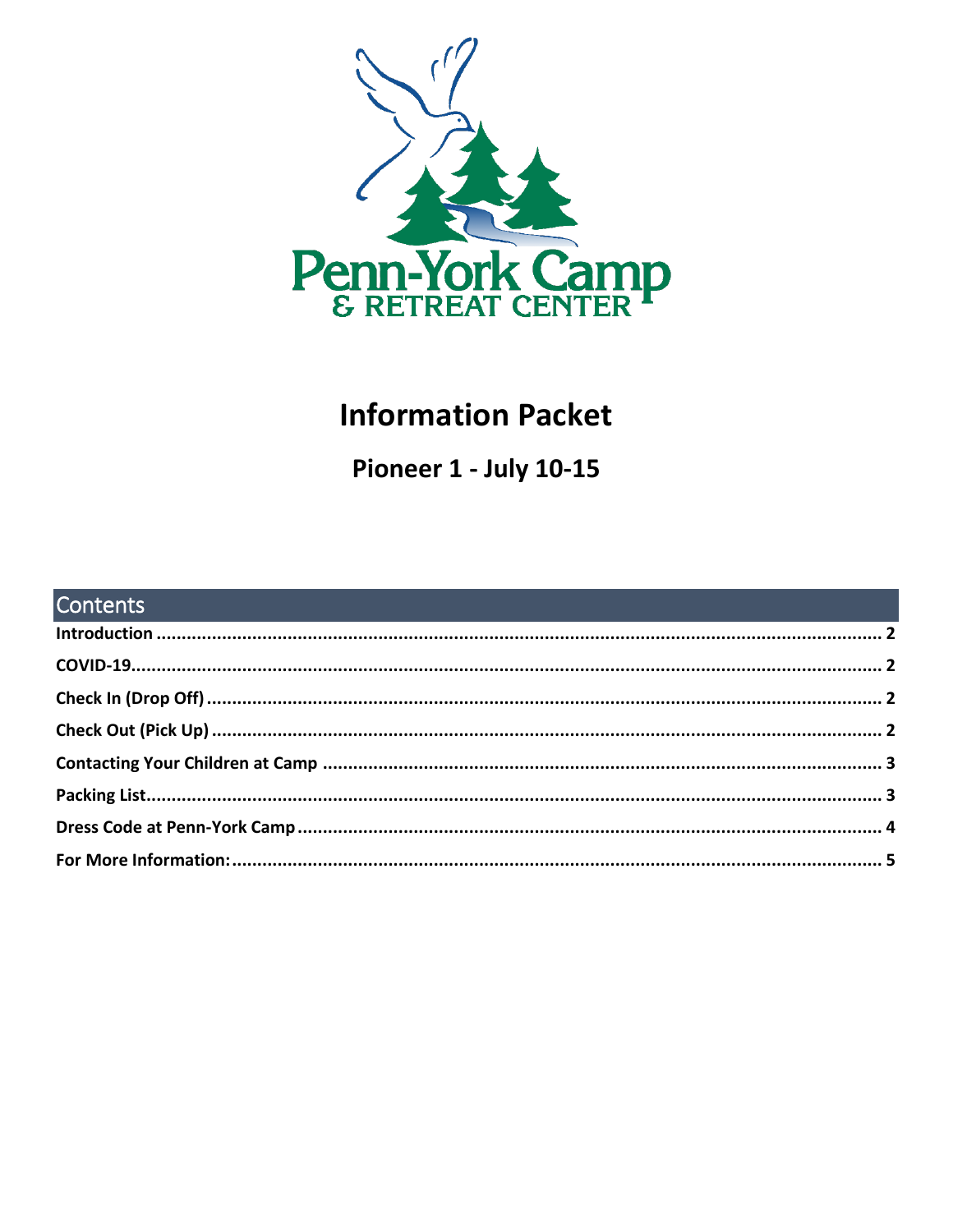# <span id="page-1-0"></span>**Introduction**

Greetings from Penn-York Camp,

We are looking forward to a great week of camp. Below you will find some basic information concerning camp here this summer. Please review this information, and if you have any questions, please contact us.

God Bless,

Crissie Office Manager

#### <span id="page-1-1"></span>COVID-19

We are intending to proceed with summer camp without any extra COVID-19 restrictions. We will continue to keep the camp cleaned and disinfected to our normal summer camp standards.

If something changes and we need to enact additional measures, we will send out that information to you at the time.

## <span id="page-1-2"></span>Check In (Drop Off)

Check in for **Pioneer 1** is on **Sunday, July 10 between 4-5 p.m.** All parents and campers should come to the **Pavilion (Next to the Alpine Center at the top of the hill)** to check their child in for camp.

**The "Medical Form and PYC Program Release Form" should be completed before arrival**. These forms are normally completed with registration or emailed to you right after registration. If you have not received these forms, please contact the PYC office.

# <span id="page-1-3"></span>Check Out (Pick Up)

Check out will begin at **6 p.m. on Friday at the Pavilion.**

Parents are asked to please not be early as it will interrupt scheduled activities. Parents can drive to the checkout location and our staff will walk you through the checkout process, which will include signing a release which will permit our staff to release your child to you. DO NOT go directly to your child's cabin as our staff are not permitted to release your child to you until you have signed the release.

If a person other than a parent/legal guardian will be picking the camper up, or if the camper will need to be picked up before the designated pick up time, then the parent should fill out the **"Pick Up – Release Form**" (located at the end of this info packet) and hand it in when you drop your child off for camp. If unforeseen circumstances make it so that you were not able to turn in the Pick Up – Release Form, call the office and explain the situation.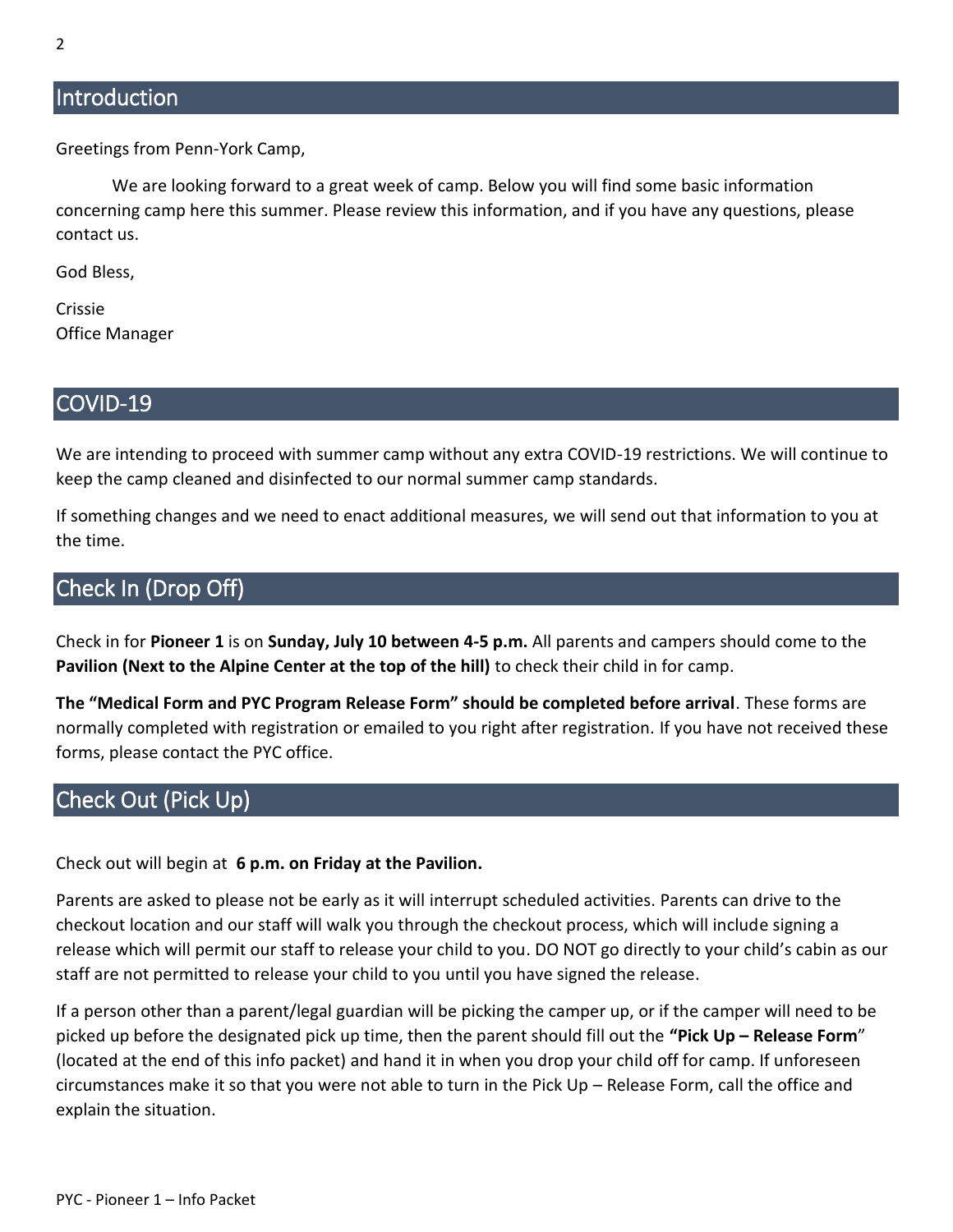# <span id="page-2-0"></span>Contacting Your Children at Camp

Parents are encouraged to write to their children while at Camp. A letter from home is often very encouraging to campers. There are two ways that a parent can do this. The first is by snail mail. If you contact your child by snail mail, we recommend that you send the letter before the week of camp starts, that way your child will be sure to receive the letter during their stay at Camp. To send mail to camp, use the following address.

Penn-York Camp Attn: *Camper's Name* 266 Northern Potter Rd. Ulysses, PA 16948

The second and faster method is to use email. To send your child an email at camp, send the email to [pennyork@pennyork.com](mailto:pennyork@pennyork.com) and put Attn: *Camper's Name* in the subject line. We will then print off the email and give it to your child.

*Please do not try to contact your children by phone.* The reason we ask this is because we have found that a phone call will often make a camper feel homesick. Therefore, we ask that parents do not call our office and ask to talk to their child. We know that this is a lot to ask, but please trust us; your child will have a great time, and we will contact you if there are any issues.

## <span id="page-2-1"></span>Packing List

#### **Packing List:**

- Outdoor Clothing
- Modest Swimsuit and Summer Wear\*
- Sleeping Clothes
- Sleeping Bag (or sheets and blankets)
- Pillow
- Shoes and Sandals
- Soap and Shampoo
- Towel and Washcloth
- Bible
- Personal Items
- Light Jacket
- Water-bottle
- Medications (Will be given to the health officer)

#### **You May Also Want To Bring:**

- Sheets for a single size mattress
- Camera
- Flashlight
- Musical Instrument
- Bug Spray
- Sunscreen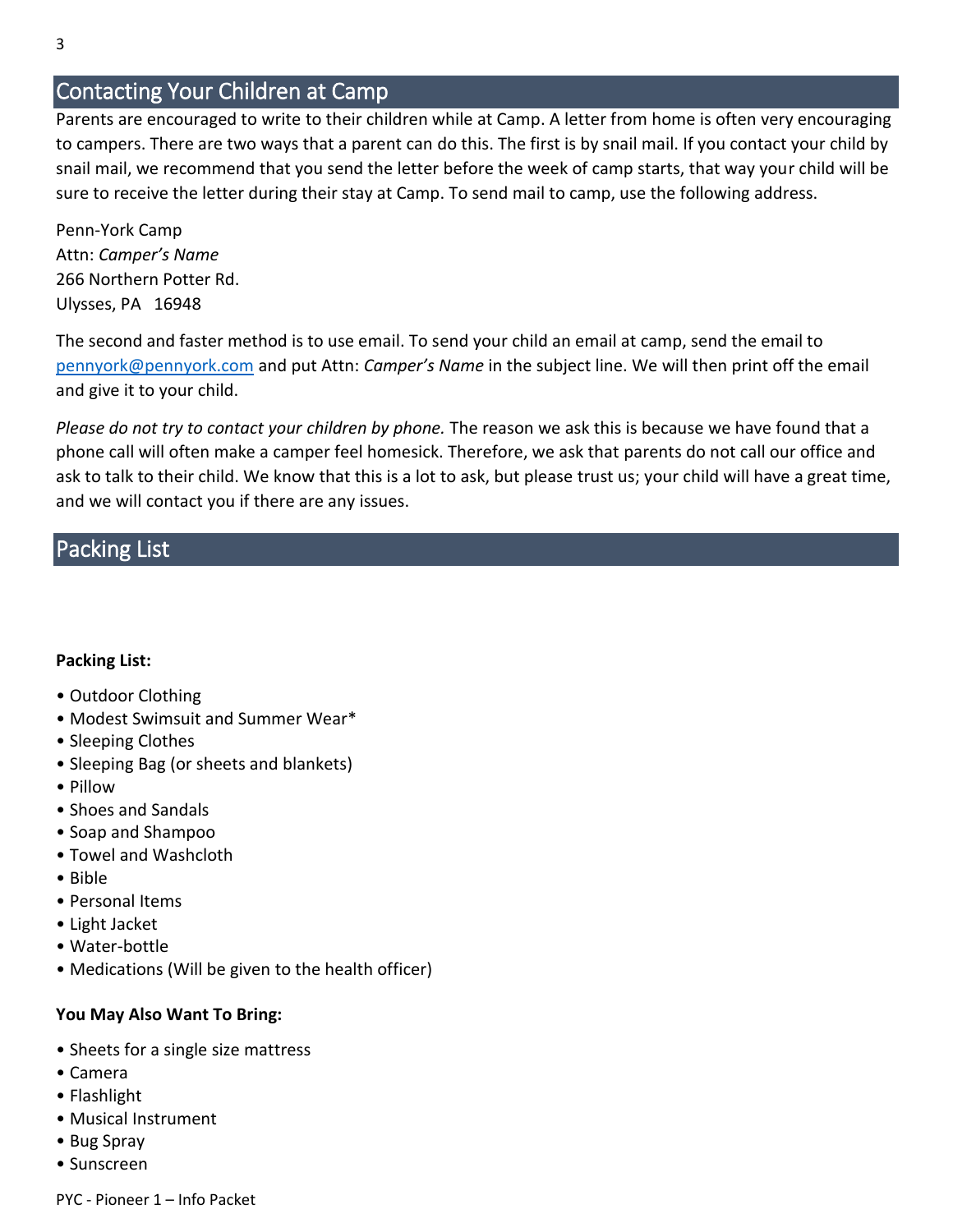- 4
- Hat
- Sunglasses
- Additional Spending Money (All campers start with a \$10 credit towards the camp store.)

#### **Do Not Bring:**

- Any type of electronic storage device that plays music or accesses the internet (iPods or MP3 players)
- Cell Phones
- Laptops
- Other Electronic Entertainment Gear
- Tobacco
- Alcohol
- Drugs
- Pornography

• Weapons (Penn-York Camp does allow campers to bring knives. However, campers cannot bring a knife with a blade length of over 4 inches.)

# <span id="page-3-0"></span>Dress Code at Penn-York Camp

- Modesty the Penn-York Definition: Penn-York Camp encourages campers to dress modestly, consistent with the instructions provided in 1 Timothy 2:9. Practically applied, shorts should be mid-thigh or longer, tank tops are permitted if not low cut at the neckline. Camis and spaghetti straps are not allowed. Underwear, cleavage, bras, and tummies should not be exposed. Immodest swimwear will require a cover up such as a dark t-shirt and/or shorts. Camp staff will provide counsel and suggestions pertaining to modesty, and if necessary will require campers to change.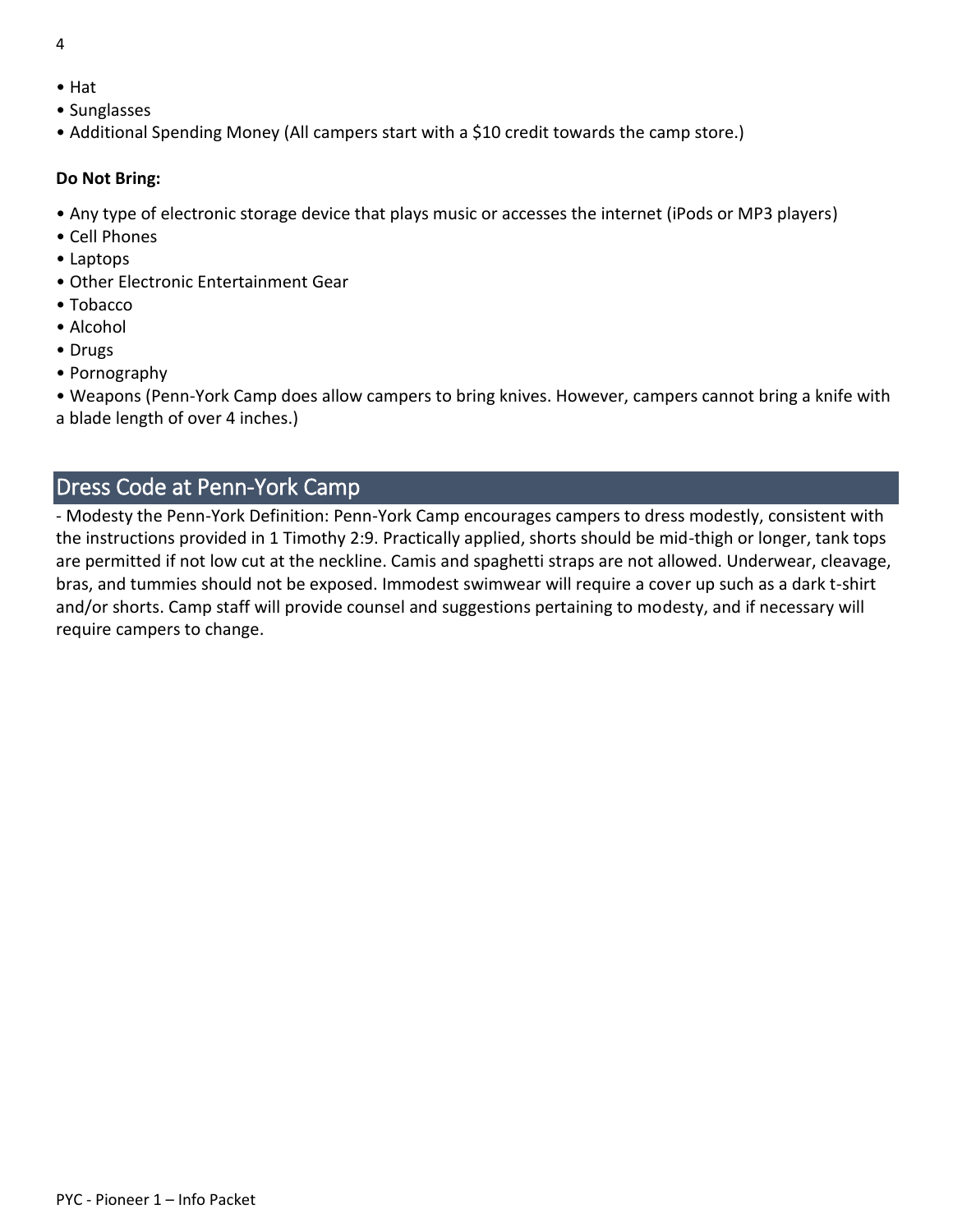# <span id="page-4-0"></span>For More Information:

Go to our website [www.pennyork.com,](http://www.pennyork.com/) hover your mouse over the "Summer Camp" tab and click on "Summer Camp FAQ." There you will find some additional info concerning our summer camps.

Or

Feel free to call us. We are in the office Monday – Friday from 8:00 a.m. till 4:00 p.m. We would be glad to answer your questions.